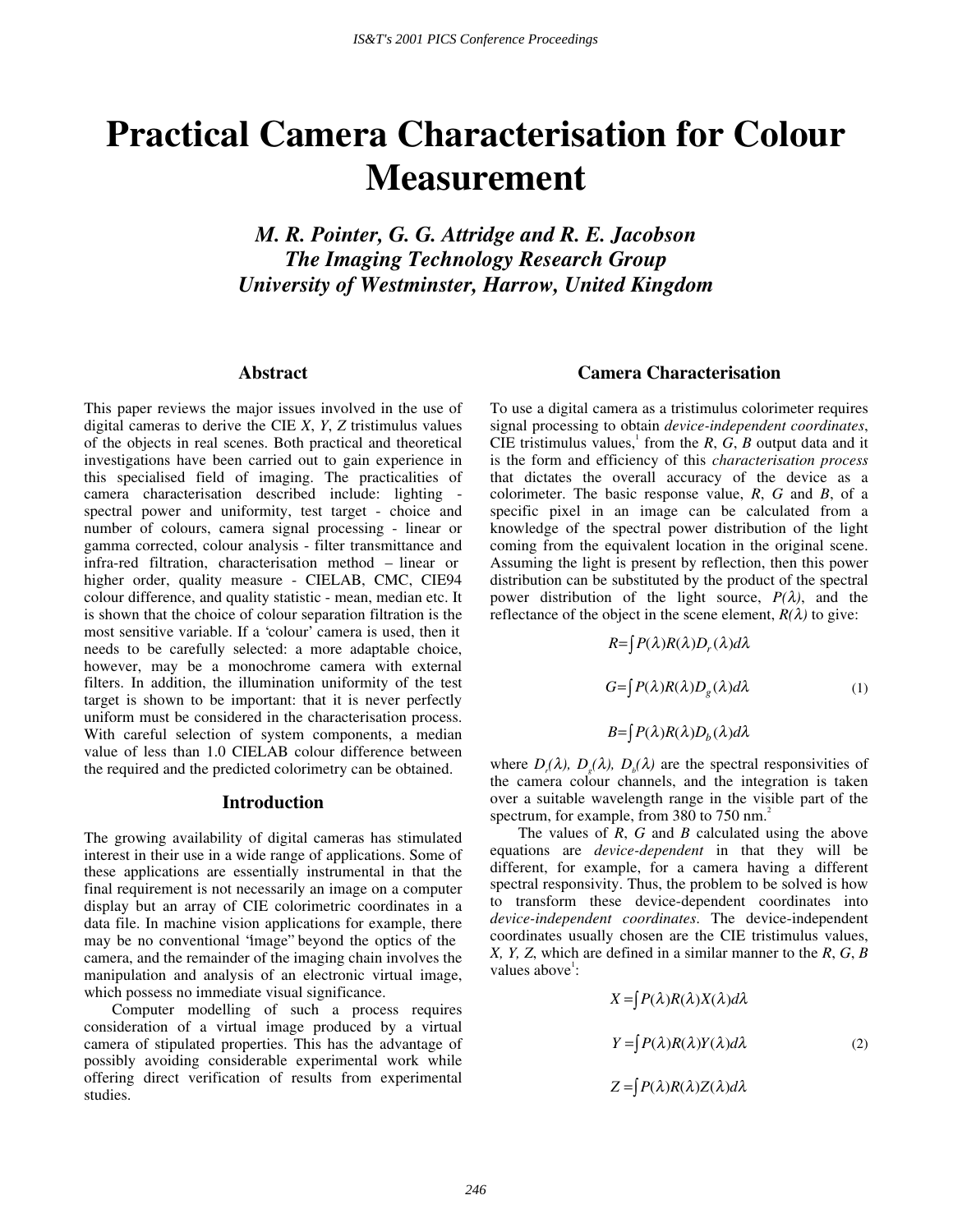The difference is that the  $X(\lambda)$ ,  $Y(\lambda)$ ,  $Z(\lambda)$  functions are unique and represent the colour matching functions of the CIE standard observer. Thus the problem becomes one of finding a mathematical relationship between the values of *R*, *G*, *B* and their corresponding *X*, *Y*, *Z* values.

## **Characterisation Methods**

#### **Spectral Responsivity**

Investigation of the above equations shows a certain similarity between those for deriving the camera responses *R*, *G*, *B* and the CIE *X*, *Y*, *Z* tristimulus values, the difference being the spectral responsivities. Thus if a relationship can be found between the camera spectral responsivities and the CIE colour matching functions then this same relationship can be used to transform *R*, *G*, *B* values to  $X$ ,  $Y$ ,  $Z$  values.<sup>3</sup> The usual place to start when looking for such a relationship is to assume that the camera responses are a linear combination of the CIE colour matching functions. Because this is an assumption, rather than a fact, it is reasonable to investigate the use of more complex forms of equation to model the relationship.<sup>4</sup>

#### **Colorimetry**

This may be regarded as an extension of the above solution in that the regression procedures are applied, not to the data comprising the spectral responsivities, but to the *R*, *G*, *B* and *X*, *Y*, *Z* data of a suitable number of test colours.<sup>5-9</sup> Thus, a number of test colours are illuminated by a suitable light source and images captured using the camera to be characterised. *R*, *G*, *B* values are obtained from these images. It is also necessary to be able to calculate the *X*, *Y*, *Z* tristimulus values of the coloured samples, and this can be done, either by measuring the spectral power distribution directly using a tele-spectroradiometer, or by measuring the spectral power distribution of the light source using a spectroradiometer and also measuring the spectral reflectance of each of the coloured samples using a spectrophotometer. The *X*, *Y*, *Z* values are then calculated using the equations described above. Regression analysis can be applied in a manner similar to that applied to the values of spectral responsivity. Some regression techniques offer the further advantage that they are constrained to permit, for example, a white sample to be correctly reproduced with defined colorimetric values.<sup>1</sup>

### **Practical Approach**

The initial step was the careful selection of a set of test colours. These should span the range of colours of interest and should be standardised, preferably by spectral data. Arrays of useful colours include the IT8 target, $\cdot$  comprising 264 colours and used for example, to in creating device profiles for digital scanners, a colour atlas, for example, the Munsell Book of Color in its various guises, with 225 colours in its simplest form, $^{12}$  and the Macbeth ColorChecker with  $24$  colours.<sup>13</sup> It is arguable that the visual importance of the grey scale is reflected in the use of all six

neutral samples when the ColorChecker is used, together with its complement of colours representative of real scenes and subjects.

Because of metamerism it must be recognised that two targets could be colorimetrically identical, that is each sample have the same *X*, *Y*, *Z* values, but give different *R*, *G*,  $\overline{B}$  values when imaged by a camera.<sup>12</sup> The issue of metamerism also indicates the importance of the illuminant. Ideally, it should have a defined spectral power distribution but in practice, a variety of distributions may be encountered, even when supplied as matching CIE specifications such as Illuminant D65. This power distribution may be approximated colorimetrically for example, using filtered tungsten halogen lamps or specified fluorescent lamps as sold fitted in colour-matching booths. The spectral power distributions are not usually identical: mercury emission lines are seldom completely excluded from the output of the fluorescent lamps. In this practical study, filtered tungsten light sources were used to achieve a close colorimetric match to CIE Standard Illuminant D65.

Uniformity of illumination of both the sample and the sensor is important if objectively correct colour reproduction is required. The sample may appear to be uniformly illuminated but measurement can reveal considerable variation. If the unevenness of illumination is determined as the spatial non-uniformity of the sensor output when the camera records a uniform white card, then it is possible to factor out the non-uniformity as part of the characterisation process. It is most rigorous when carried out at exposure because it then includes any off-axis fall-off in photometric efficiency of the camera objective, as well as deficiencies in the illumination system and in the sensor device itself. The practical study used two directional light sources at 45° to the subject plane to achieve near-uniform illumination, and a uniform white card was recorded as a photometric calibration of the image uniformity.

The practical system assembled avoided the colour balance problems of commercially available equipment. It employed a Kodak DCS420 monochrome CCD camera, fitted with a "hot filter" to exclude infrared radiation. The camera was additionally equipped with tricolour separation filters typical of traditional photographic practice, and colour balancing could be carried out during computer assembly of the images. Spectral sensitivities of the filtered camera are shown in Fig. 1.

Colorimetric data were obtained from the sample sets by measuring the spectral reflectance and CIE tristimulus values were then calculated using the 1931 CIE Standard Observer (the 2° observer), and CIE Standard Illuminant D65 as representing a standard daylight. It should be noted that this was not the illuminant used physically to illuminate the test targets; it represents the illuminant for which the output colorimetry is required after the camera characterisation process. The R, G, B values were obtained from images of the test charts using the Scion Image software package.<sup>14</sup>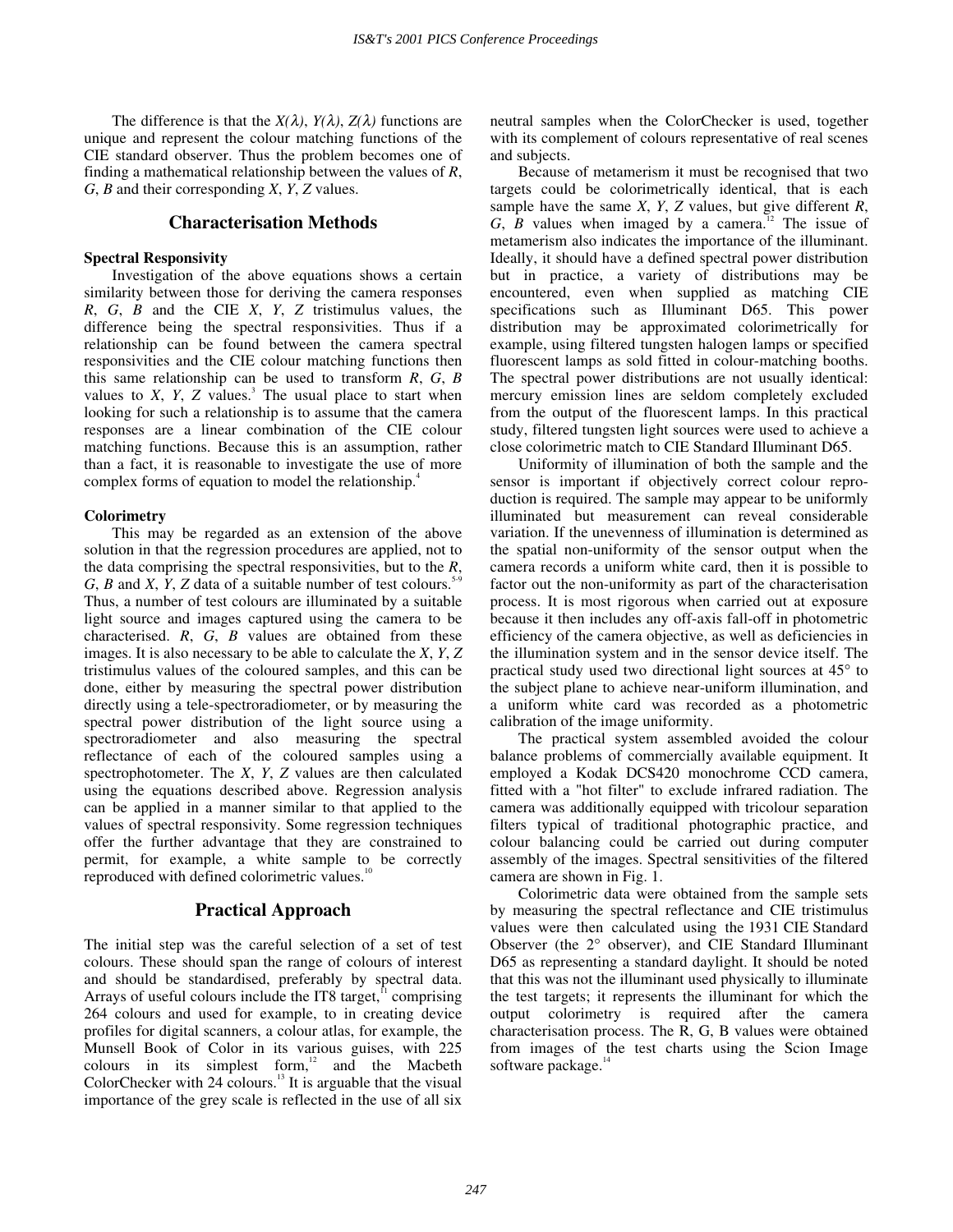

*Figure 1. Spectral responsitivities of the CCD camera.* 

An imaging system may carry out some image processing within the image acquisition device or in the host computer. Such manipulations are designed to optimise images according to criteria that may be concealed from the operator. Examples include manipulation by a 1/γ function to compensate for the power law transfer characteristic of a typical cathode-ray tube monitor.<sup>1</sup>

## **Experimental Results and Discussion**

The initial, linear, approach was replaced by polynomial regression to optimise the matrix relating the measurements of the sample and reproduction sets of colours. CIELAB, CMC and CIE94 colour difference formulae were used to quantify differences, ∆*E\**, between subject and reproduction.12 Inclusion of the median value of colour difference as a measure of central tendency was made having regard to the non-Gaussian distribution of the ∆*E\** values, which are not directed numbers. The median alone was judged inadequate for the investigation which invariably detected outliers in the distributions found, so the maximum ∆*E\** was also evaluated.

Table 1 summarises linear characterisation results for the digital camera system with two different input colour sets. The most important figure of merit given is the median colour difference for each characterisation relating *R*, *G*, *B* responsivities to the required colorimetry of sample sets.

This allowed the optimum relationship to be determined and the computation of equivalent results for any chosen sub-set. From these data, it was hoped to determine whether a large colour set was beneficial, and whether an optimum colour set was likely to exist for camera characterisation. Table 1 shows data from 225 Munsell samples and a linear matrix for *R*, *G*, *B* data, with and without pre-linearisation of the *R*, *G*, *B* data using the transfer characteristic of the camera. Pre-linearisation through the transfer characteristic improved median ∆*E\** values, and reduced ∆*E\** values for major outliers. Table 2 shows that similar results were obtained using the Macbeth ColorChecker as an input test target.

**Table 1. The results of applying a linear characterisation model to Munsell samples, with and without prelinearisation.** 

| muan bautun |            |               |        |
|-------------|------------|---------------|--------|
| Model       | Pre-linear | Formula       | Median |
| Linear      | Without    | <b>CIELAB</b> | 5.4    |
|             |            | CIE94         | 3.5    |
|             |            | <b>CMC</b>    | 4.1    |
| Linear      | With       | <b>CIELAB</b> | 5.3    |
|             |            | CIE94         | 3.4    |
|             |            | CMC           | 3.9    |

**Table 2. The results of applying a linear characterisation model to Macbeth ColorChecker samples, with and without pre-linearisation.**

| Model  | Pre-linear | Formula       | Median |
|--------|------------|---------------|--------|
| Linear | Without    | <b>CIELAB</b> | 8.8    |
|        |            | CIE94         | 5.3    |
|        |            | <b>CMC</b>    | 5.9    |
| Linear | With       | <b>CIELAB</b> | 5.1    |
|        |            | CIE94         | 4.1    |
|        |            | CMC           |        |

High values of colour difference, ∆*E\**, obtained for the maximum values, are usually attributable to high chroma colours that are very dark (a relatively high value of *C\** and a low value of *L\**) but also to very dark neutral colours, for example the black of the Macbeth ColorChecker. Both these groups of samples are near the bottom of the colour solid where the shape of a colour gamut tends to a point that represents black (*L\**, *C\** equal to zero). One possible explanation applicable to the former group of colours is that the actual colour sample is formed using a pigment that has not been used in the rest of the sample set. This could well be the case as the Munsell Atlas has been extended to higher Chroma colours as new pigments have become available.

The next step in characterisation was to investigate a polynomial optimisation. The median CIELAB ∆*E\** value, for a quadratic function applied to both the Munsell and the Macbeth sample sets, was 2.9 and 3.2 respectively. There was also a marked decrease in the size of the maximum value of ∆*E\**. Further results suggest that increasing the complexity of the functions does not gain any significant increase in accuracy. Note that a polynomial optimisation was expected to linearise the results automatically.

Despite the relatively small set of characterisation patches in the Macbeth ColorChecker, and a high neutral weighting, optimisation has given values of ∆*E\** very close those from Munsell characterisation. For a characterisation to be of broad application it must be tested using colour patches not included in the characterisation set. This was done by applying the characterisation derived from each sample set to the other sample set: Munsell-based characterisation appears the more robust. When applied to the larger Munsell set the median ∆*E\** values are all superior, but results are worse than those obtained by applying each characterisation to its own generating colour set.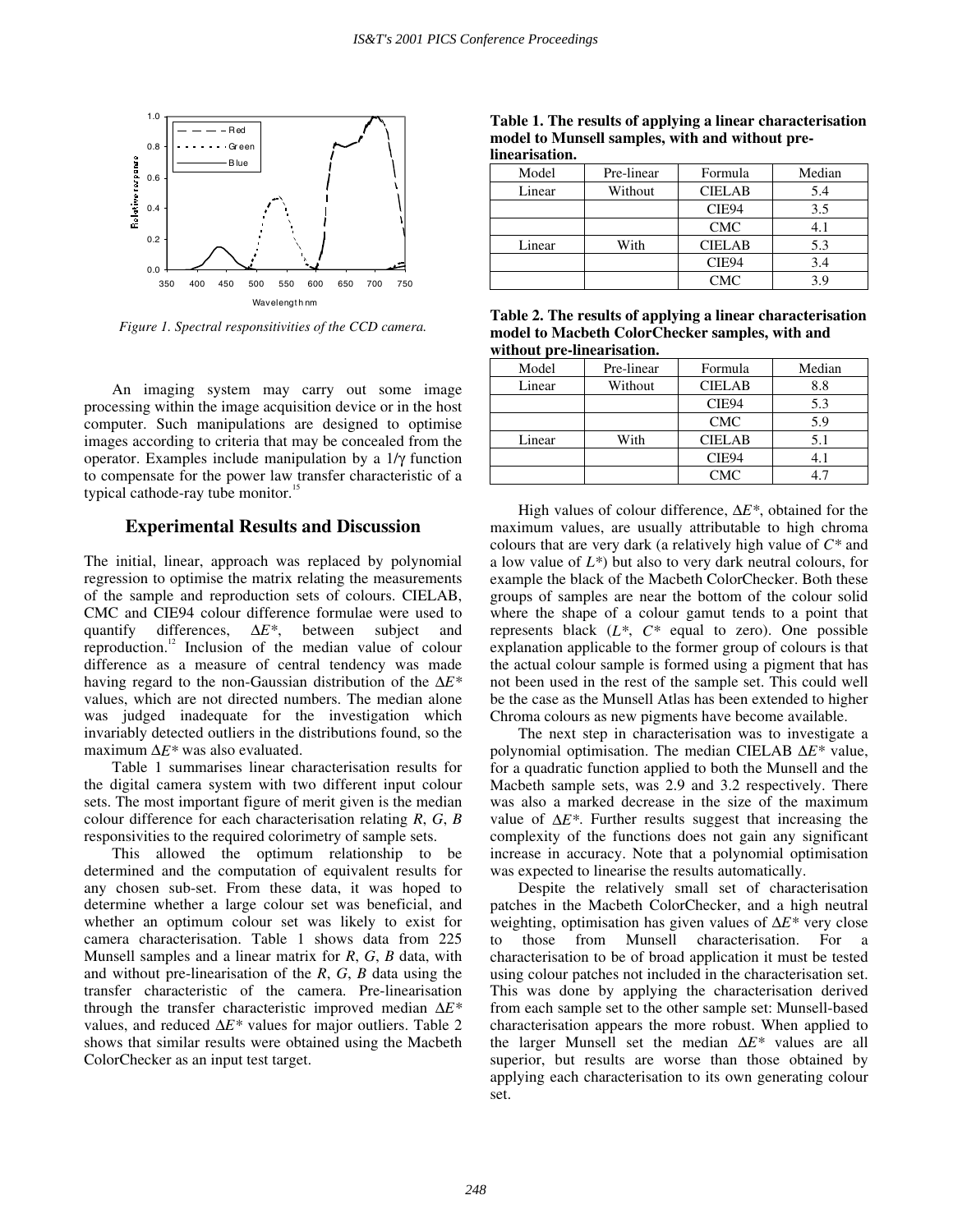## **Theoretical Approach**

To further investigate some of the variables described above it was thought useful to construct a computer model of the colour analysis system in a digital camera. An advantage of using a model is that the signal processing (curve shaping) and white point balancing issues are not present (unless they are deliberately factored into the model).

#### **Camera Spectral Response**

The R, G, B spectral responses of a number of cameras were available. These included single chip colour cameras; three-chip video cameras and monochrome cameras with external filters. The R, G, B image data for each colour sample were calculated using Illuminant D65 as the exposing illuminant. While this represents an unreal situation, because this illuminant is not realisable as a source, making the input and output illuminant the same minimises the effect of this potential variable.

**Table 3. The results of applying a linear model to the Macbeth and Munsell samples using 10 cameras.** 

|    | Macbeth |         | Munsell |         |
|----|---------|---------|---------|---------|
|    | Median  | Maximum | Median  | Maximum |
| 1  | 5.4     | 13.5    | 4.5     | 29.0    |
| 2  | 5.5     | 12.9    | 2.7     | 18.7    |
| 3  | 1.0     | 4.3     | 0.6     | 1.1     |
| 4  | 3.8     | 24.1    | 3.1     | 23.6    |
| 5  | 1.8     | 4.5     | 1.0     | 7.0     |
| 6  | 1.4     | 4.2     | 0.9     | 5.8     |
| 7  | 3.7     | 9.0     | 2.1     | 9.6     |
| 8  | 3.4     | 9.5     | 1.9     | 13.1    |
| 9  | 4.2     | 17.8    | 2.6     | 16.6    |
| 10 | 3.1     | 9.0     | 1.9     | 9.2     |

Table 3 shows the values of CIELAB ∆*E\** obtained when the characterisation is calculated using the Macbeth ColorChecker and then applied first to that data to test its validity and then to the Munsell data-set. Values for both the median and the maximum colour difference are given. It is seen that the median values are similar ranging from 1.0 to 5.5 for the Macbeth and 0.6 to 4.5 for the Munsell charts. When applied to the alternative chart the ranges become 0.3 to 3.2 and 1.1 to 7.6 respectively. Thus, in the case of the Macbeth-based characterisation it is actually giving lower results when applied to the Munsell data set. It should be noted that one camera, No. 3, give a remarkable result when based on the Munsell data set. Camera 1 however, gives consistently poor results. The use of a quadratic regression, Table 8, considerably improves the overall results although the same pattern is still present in that Camera 3 is still very good, although the maximum colour difference for characterisation based on the Munsell data-set is higher. The equivalent ranges are now 0.7 to 4.1 for the Macbeth and 0.5 to 2.3 for the Munsell data sets respectively.

| acocin and mansen samples using to cameras. |         |         |         |         |
|---------------------------------------------|---------|---------|---------|---------|
|                                             | Macbeth |         | Munsell |         |
|                                             | Median  | Maximum | Median  | Maximum |
|                                             | 4.1     | 10.7    | 2.3     | 11.7    |
| 2                                           | 2.9     | 4.4     | 1.9     | 15.3    |
| 3                                           | 0.7     | 2.6     | 0.5     | 4.9     |
| 4                                           | 2.4     | 20.5    | 2.3     | 21.5    |
| 5                                           | 1.1     | 4.1     | 0.8     | 5.5     |
| 6                                           | 1.1     | 3.0     | 0.7     | 4.6     |
| 7                                           | 2.8     | 8.4     | 1.5     | 18.3    |
| 8                                           | 1.8     | 10.1    | 1.5     | 11.4    |
| 9                                           | 2.8     | 18.8    | 2.0     | 14.2    |
| 10                                          | 2.6     | 7.7     | 1.5     | 8.2     |

**Table 4. The results of applying a quadratic model to the Macbeth and Munsell samples using 10 cameras.**

#### **White-point Correction**

Application of both the linear and the quadratic regression to the characterisation procedure can lead to results where the tristimulus values of the white point are not correctly predicted. If such a characterisation were applied to an imaging system designed for visual display then this could be construed to be an undesirable feature and an effort might be made to correct it.

There are several references in the literature to methods that seek to constrain the white-point such that it is always 'correct'.<sup>10</sup> One such method has been applied in the model and the results show that, for some cameras, it leads to an improved overall median value, while in others it does not. On average, there is no change in the median value but the maximum value is lower by 0.5 CIELAB unit.

#### **Subject Illumination**

In the theoretical analysis presented so far, it has been assumed that the illumination on the colour test chart has a spectral power distribution similar to that of CIE Standard Illuminant D65. In practice, this is never going to be the case and so the model has been used to evaluate the effect of a number of different 'real' light sources. Results, in terms of the median of the CIELAB colour difference, together with the equivalent maximum value, are presented in Table 5 for a number of light sources.

It should be noted that the D65 simulator is a filtered tungsten source assembled for the practical work described in the earlier part of this paper. Its colorimetric match to Illuminant D65 is very good but it is not a spectral match and is hence metameric to Illuminant D65. The filtered tungsten source is a theoretical tungsten lamp with a Kodak Wratten 80B filter placed over it; a combination that might be used on a copy-stand. The D65 fluorescent lamp also has a spectral power distribution that is metameric to CIE Illuminant D65 and is representative of the lamp usually fitted in a viewing booth designed for daylight viewing. The three Fluorescent lamps, F2, F9 and F11, all have the same correlated colour temperature (approximately 4000 K) but represent three different spectral power distributions. They are drawn from a set of data recommended for use by the CIE. The data in Table 5, which are based on characterisation using the Macbeth ColorChecker, are for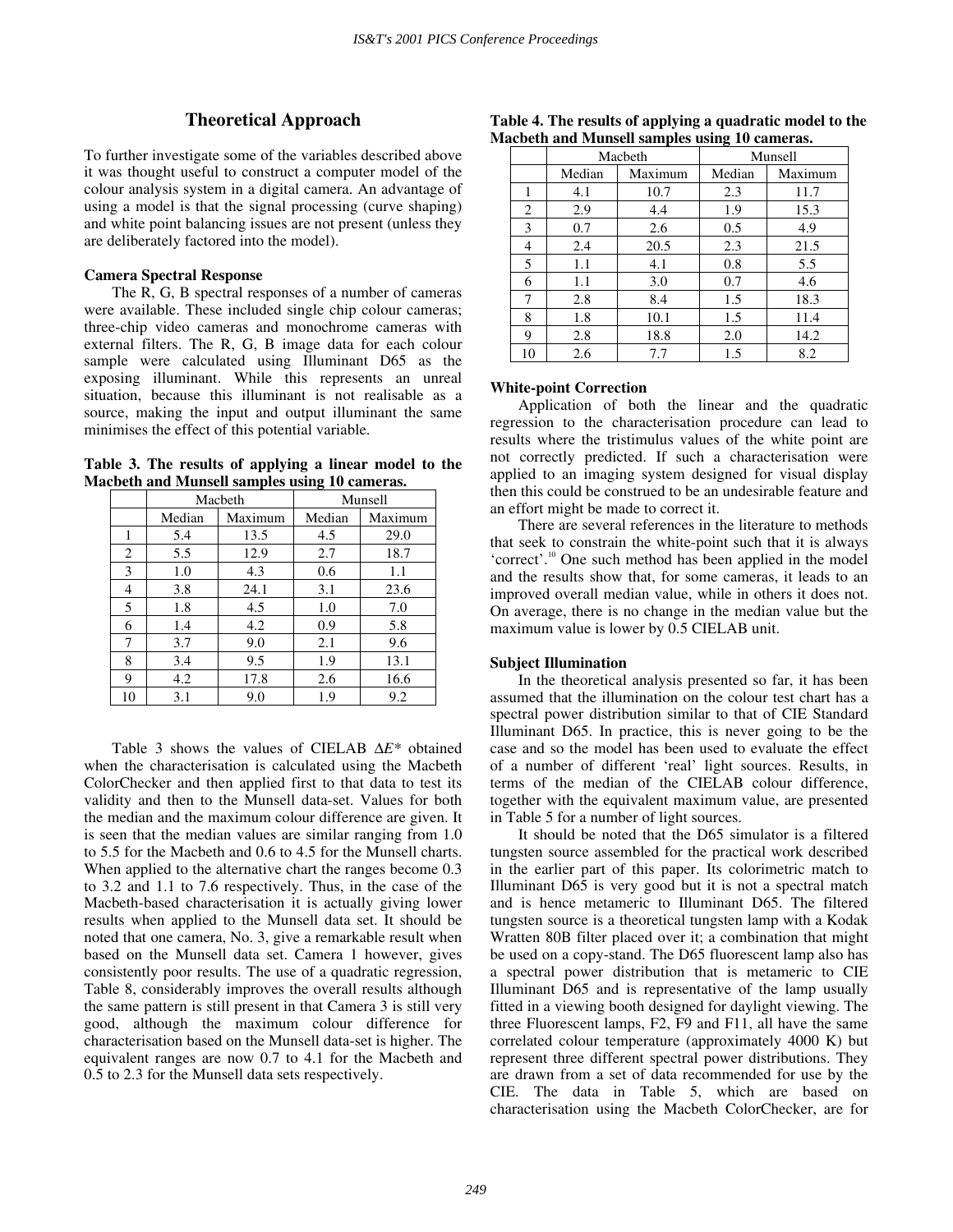only two of the cameras, No. 3 and No. 7, and they show that there is some variation in the precision to be expected. This variation extends to 1.7 CIELAB units for Camera 3 and 2.8 units for Camera 7.

## **Table 5. The results of applying a linear characterisation model to the Macbeth samples using two different cameras and different subject illuminating sources.**

|                            | Camera 3 | Camera 7 |
|----------------------------|----------|----------|
| Illuminant                 | Median   | Median   |
| Illuminant D65             | 3.7      | 1.0      |
| Electronic flash           | 3.3      | 1.3      |
| D65 simulator              | 1.7      | 1.5      |
| Filtered tungsten          | 3.8      | 1.2      |
| Fluorescent D65            | 3.4      | 1.3      |
| Fluorescent F <sub>2</sub> | 2.8      | 2.5      |
| Fluorescent F9             | 4.5      | 1.8      |
| Fluorescent F11            | 2.5      | 2.8      |

**Table 6. The results of applying a linear characterisation model to the Macbeth samples using two different cameras and different levels of subject illumination uniformity.** 

|            | Camera 3 | Camera 7 |
|------------|----------|----------|
| Uniformity | Median   | Median   |
| $0\%$      | 3.7      | 1.0      |
| $5\%$      | 3.8      | 1.3      |
| 10%        | 3.9      | 1.8      |
| 15%        | 4.0      | 1.9      |
| 20%        | 4.2      | 2.4      |
| 25%        | 4.7      | 3.4      |
| 30%        | 5.2      |          |

**Table 7. The results of applying a linear characterisation model to the Macbeth samples using one camera and different infrared cut-off filters.**

|                    | Camera 7 |        |  |
|--------------------|----------|--------|--|
|                    | Median   | Median |  |
| No filter          | 6.2      | 21.3   |  |
| + 'Hot' filter     | 5.7      | 17.6   |  |
| + 'Cut-off' filter |          |        |  |

## **Effective Uniformity of Illumination**

The effective uniformity of illumination is the product of the real uniformity of the illumination of the test target, photometric properties of the objective and the spatial uniformity of the sensor. In order to make useful calculations it was assumed that the illumination in the corner of the Macbeth ColorChecker was less than that at the centre by a defined percentage and that the fall-off was linear with distance from the centre. From this value, a level of illumination for each patch could be calculated relative to unit value at the centre. The results of then performing the characterisation are given in Table 6, again for Camera 3 and Camera 7. It is seen that the camera that gives the best characterisation with totally uniform illumination, Camera 3, degrades more than that of Camera 7 which has a higher value when the chart is uniformly illuminated.

## **Infrared Cut-Off Filter**

Table 7 gives some results using Camera 7 with no external infrared cut-off filter. This means that the long wavelength side of the red response is dictated by the red separation filter. Using a proprietary 'hot filter', attached to the lens improved the characterisation by only a small amount. Using a filter that gave a much sharper cut-off at 700 nm improved the result by a much greater amount both in terms of median and maximum values of colour difference.

## **Number of Colours**

It could be inferred from the results described above that the greater number of colours leads to a 'better' characterisation. To investigate this the model based on the Munsell data-set was modified such that the 225 samples were placed in a random order and the top 100 values selected to perform the characterisation. This selection was repeated 100 times to give the corresponding 100 median values. The whole exercise was repeated selecting first 50 and then only 25 colours. The results show that the central tendency of the distribution of median values of colour difference is approximately constant and it is only the width of the distribution that changes. This supports the statistical fact that increasing the number of measurements available only lowers the uncertainty in those measurements but not their central tendency.

# **Conclusions from the Practical Experiments**

The optimum characterisation matrix was found to be a polynomial in every case, the best result obtained giving a median CIELAB ∆*E\** of 1.9 but with a maximum value of 6.1. This characterisation required a quadratic matrix, *M*, and the use of the 24 colour-patch Macbeth ColorChecker for characterisation, which was then applied to the same set of colours.

When applied to other sets of colours than those used for characterisation the optimum median CIELAB ∆*E\** was 4.6 with a maximum of 17.5, and was obtained with half the Munsell set used for characterisation and the other half used as the test set of colours Once again the optimum characterisation required a quadratic matrix, m.

The characterisations proved less effective when applied to other colour sets than those used for characterisation.

Little advantage is gained by using a very large set of colour patches for characterisation Very nearly as good a performance can be achieved from characterisation using the more convenient Macbeth ColorChecker chart.

# **Conclusions from the Theoretical Model**

Application of a computer model of the camera colour separation system shows that the results to be expected,